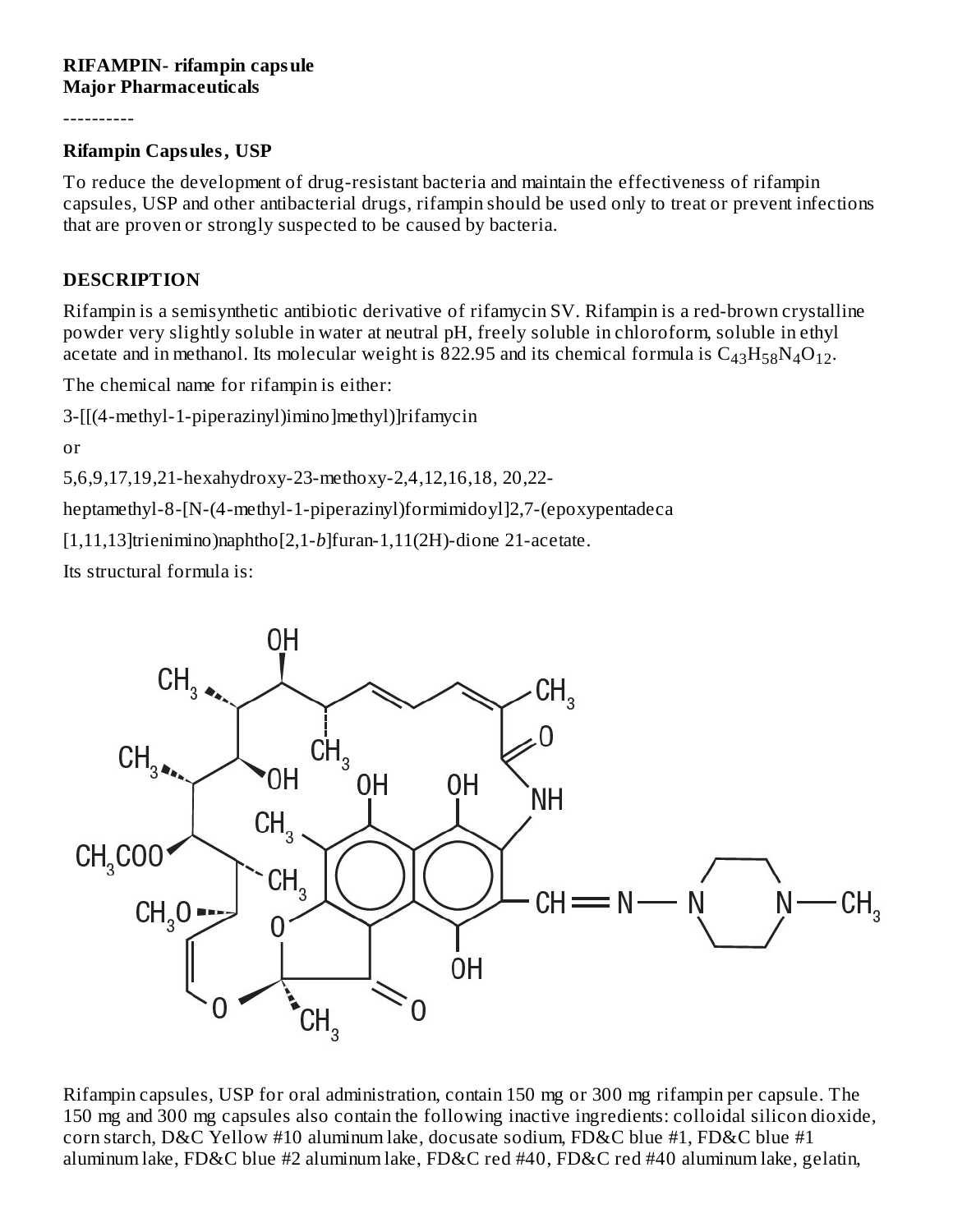magnesium stearate, microcrystalline cellulose, propylene glycol, shellac glaze, sodium benzoate, black iron oxide, talc, and titanium dioxide. The 150 mg capsules also contain D&C yellow #10, and D&C Red #28.

## **CLINICAL PHARMACOLOGY**

## **Oral Administration**

Rifampin is readily absorbed from the gastrointestinal tract. Peak serum concentrations in healthy adults and pediatric populations vary widely from individual to individual. Following a single 600 mg oral dose of rifampin in healthy adults, the peak serum concentration averages 7 mcg/mL but may vary from 4 to 32 mcg/mL. Absorption of rifampin is reduced by about 30% when the drug is ingested with food.

Rifampin is widely distributed throughout the body. It is present in effective concentrations in many organs and body fluids, including cerebrospinal fluid. Rifampin is about 80% protein bound. Most of the unbound fraction is not ionized and, therefore, diffuses freely into tissues.

In healthy adults, the mean biological half-life of rifampin in serum averages  $3.35 \pm 0.66$  hours after a 600 mg oral dose, with increases up to  $5.08 \pm 2.45$  hours reported after a 900 mg dose. With repeated administration, the half-life decreases and reaches average values of approximately 2 to 3 hours. The half-life does not differ in patients with renal failure at doses not exceeding 600 mg daily, and, consequently, no dosage adjustment is required. The half-life of rifampin at a dose of 720 mg daily has not been established in patients with renal failure. Following a single 900 mg oral dose of rifampin in patients with varying degrees of renal insufficiency, the mean half-life increased from 3.6 hours in healthy adults to 5.0, 7.3, and 11.0 hours in patients with glomerular filtration rates of 30 to 50 mL/min, less than 30 mL/min, and in anuric patients, respectively. Refer to the **WARNINGS** section for information regarding patients with hepatic insufficiency.

After absorption, rifampin is rapidly eliminated in the bile, and an enterohepatic circulation ensues. During this process, rifampin undergoes progressive deacetylation so that nearly all the drug in the bile is in this form in about 6 hours. This metabolite has antibacterial activity. Intestinal reabsorption is reduced by deacetylation, and elimination is facilitated. Up to 30% of a dose is excreted in the urine, with about half of this being unchanged drug.

## **Pediatrics**

## **Oral Administration**

In one study, pediatric patients 6 to 58 months old were given rifampin suspended in simple syrup or as dry powder mixed with applesauce at a dose of 10 mg/kg body weight. Peak serum concentrations of  $10.7 \pm 3.7$  and  $11.5 \pm 5.1$  mcg/mL were obtained 1 hour after preprandial ingestion of the drug suspension and the applesauce mixture, respectively. After the administration of either preparation, the  $\mathfrak{t}_{\nu_2}$  of rifampin averaged 2.9 hours. It should be noted that in other studies in pediatric populations, at doses of 10 mg/kg body weight, mean peak serum concentrations of 3.5 mcg/mL to 15 mcg/mL have been reported.

## **Microbiology**

## *Mechanism of Action*

Rifampin inhibits DNA-dependent RNA polymerase activity in susceptible *Mycobacterium tuberculosis* organisms. Specifically, it interacts with bacterial RNA polymerase but does not inhibit the mammalian enzyme.

## *Resistance*

Organisms resistant to rifampin are likely to be resistant to other rifamycins.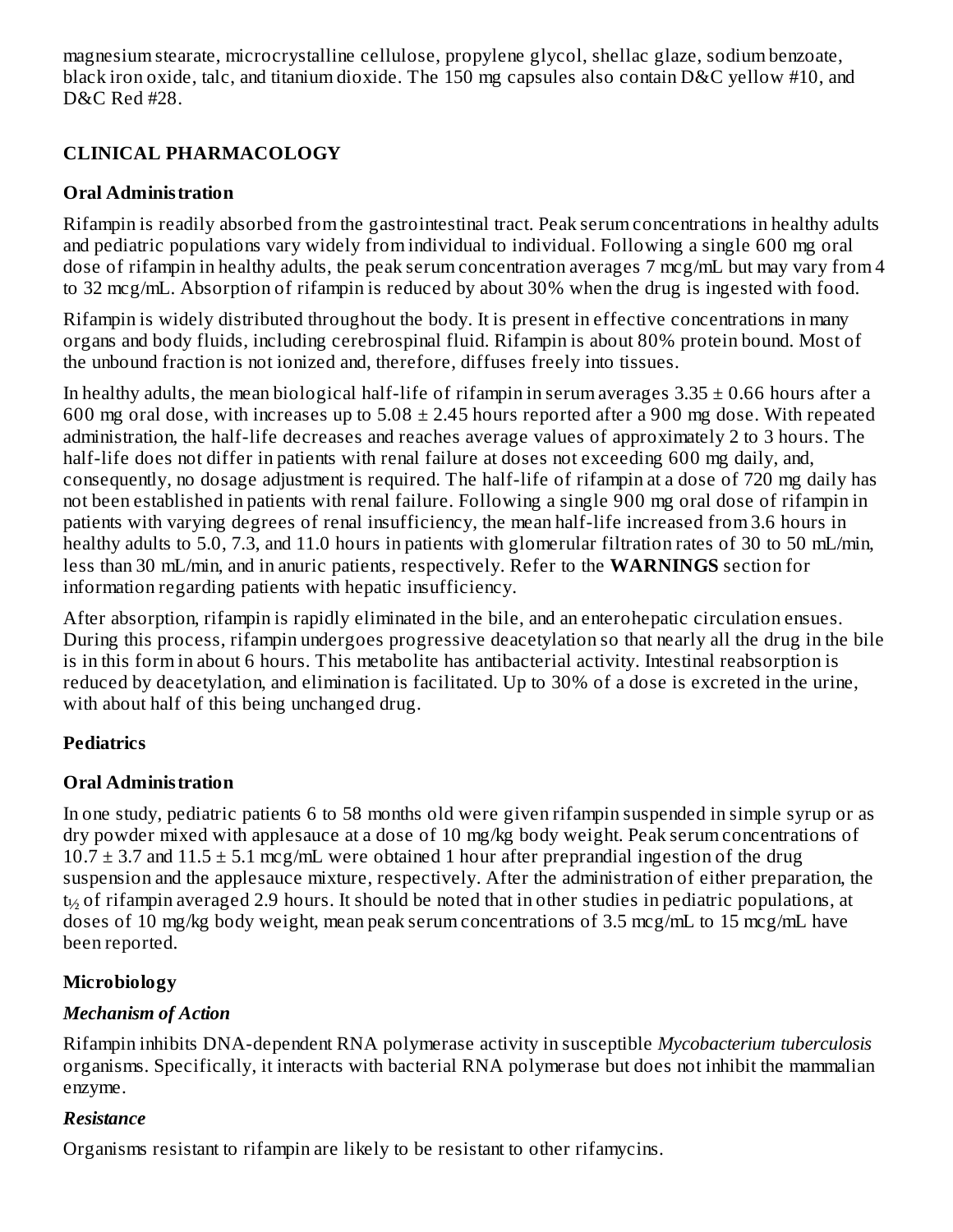**In the treatment of both tuberculosis and the meningococcal carrier state (s ee INDICATIONS AND USAGE), the small number of resistant cells pres ent within large populations of sus ceptible cells can rapidly become predominant. In addition, resistance to rifampin has been determined to occur as single-step mutations of the DNA-dependent RNA polymeras e. Since resistance can emerge rapidly, appropriate sus ceptibility tests should be performed in the event of persistent positive cultures.**

#### *Activity In Vitro and In Vivo*

Rifampin has bactericidal activity *in vitro* against slow and intermittently growing *M. tuberculosis* organisms.

Rifampin has been shown to be active against most strains of the following microorganisms, both *in vitro* and in clinical infections as described in the **INDICATIONS AND USAGE** section.

Aerobic Gram-Negative Microorganisms: *Neisseria meningitidis* "Other" Microorganisms: *Mycobacterium tuberculosis*

The following *in vitro* data are available, but their clinical significance is unknown.

Rifampin exhibits *in vitro* activity against most strains of the following microorganisms; however, the safety and effectiveness of rifampin in treating clinical infections due to these microorganisms have not been established in adequate and well controlled trials.

Aerobic Gram-Positive Microorganisms: *Staphylococcus aureus* (including Methicillin-Resistant *S. aureus*/MRSA) *Staphylococcus epidermidis* Aerobic Gram-Negative Microorganisms: *Haemophilus influenzae* "Other" Microorganisms: *Mycobacterium leprae*

ß-lactamase production should have no effect on rifampin activity.

## **Sus ceptibility Testing**

For specific information regarding susceptibility test criteria and associated test methods and quality control standards recognized by FDA for this drug, please see: www.fda.gov/STIC.

## **INDICATIONS AND USAGE**

In the treatment of both tuberculosis and the meningococcal carrier state, the small number of resistant cells present within large populations of susceptible cells can rapidly become the predominant type. Bacteriologic cultures should be obtained before the start of therapy to confirm the susceptibility of the organism to rifampin and they should be repeated throughout therapy to monitor the response to treatment. Since resistance can emerge rapidly, susceptibility tests should be performed in the event of persistent positive cultures during the course of treatment. If test results show resistance to rifampin and the patient is not responding to therapy, the drug regimen should be modified.

## **Tuberculosis**

Rifampin is indicated in the treatment of all forms of tuberculosis.

A three-drug regimen consisting of rifampin, isoniazid, and pyrazinamide (e.g.,  $\text{RIFATER}^\circledR$  (Sanofi-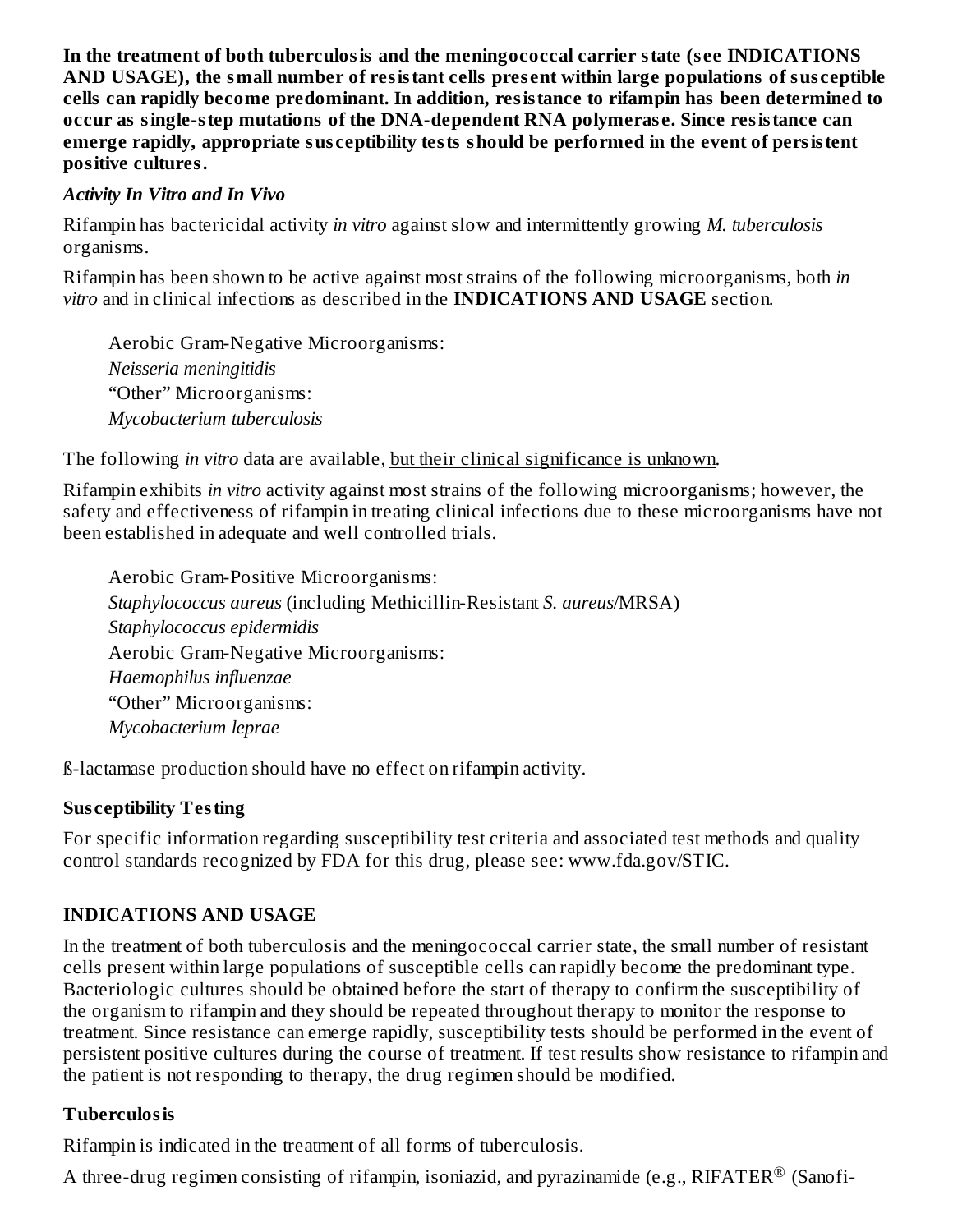aventis U.S. LLC)) is recommended in the initial phase of short-course therapy which is usually continued for 2 months. The Advisory Council for the Elimination of Tuberculosis, the American Thoracic Society, and Centers for Disease Control and Prevention recommend that either streptomycin or ethambutol be added as a fourth drug in a regimen containing isoniazid (INH), rifampin, and pyrazinamide for initial treatment of tuberculosis unless the likelihood of INH resistance is very low. The need for a fourth drug should be reassessed when the results of susceptibility testing are known. If community rates of INH resistance are currently less than 4%, an initial treatment regimen with less than four drugs may be considered.

Following the initial phase, treatment should be continued with rifampin and isoniazid (e.g., RIFAMATE<sup>®</sup> (Sanofi-aventis U.S. LLC)) for at least 4 months. Treatment should be continued for longer if the patient is still sputum or culture positive, if resistant organisms are present, or if the patient is HIV positive.

Rifampin IV is indicated for the initial treatment and retreatment of tuberculosis when the drug cannot be taken by mouth.

#### **Meningococcal Carriers**

Rifampin is indicated for the treatment of asymptomatic carriers of *Neisseria meningitidis* to eliminate meningococci from the nasopharynx. **Rifampin is not indicated for the treatment of meningococcal infection becaus e of the possibility of the rapid emergence of resistant organisms.** (See **WARNINGS**.)

Rifampin should not be used indiscriminately, and, therefore, diagnostic laboratory procedures, including serotyping and susceptibility testing, should be performed for establishment of the carrier state and the correct treatment. So that the usefulness of rifampin in the treatment of asymptomatic meningococcal carriers is preserved, the drug should be used only when the risk of meningococcal disease is high.

To reduce the development of drug-resistant bacteria and maintain the effectiveness of rifampin and other antibacterial drugs, rifampin should be used only to treat or prevent infections that are proven or strongly suspected to be caused by susceptible bacteria. When culture and susceptibility information are available, they should be considered in selecting or modifying antibacterial therapy. In the absence of such data, local epidemiology and susceptibility patterns may contribute to the empiric selection of therapy.

## **CONTRAINDICATIONS**

Rifampin is contraindicated in patients with a history of hypersensitivity to rifampin or any of the components, or to any of the rifamycins. (See **WARNINGS**.)

Rifampin is contraindicated in patients who are also receiving ritonavir-boosted saquinavir due to an increased risk of severe hepatocellular toxicity. (See **PRECAUTIONS, Drug Interactions**.)

Rifampin is contraindicated in patients who are also receiving atazanavir, darunavir, fosamprenavir, saquinavir, or tipranavir due to the potential of rifampin to substantially decrease plasma concentrations of these antiviral drugs, which may result in loss of antiviral efficacy and/or development of viral resistance.

Rifampin is contraindicated in patients receiving praziquantel since therapeutically effective blood levels of praziquantel may not be achieved. In patients receiving rifampin who need immediate treatment with praziquantel alternative agents should be considered. However, if treatment with praziquantel is necessary, rifampin should be discontinued 4 weeks before administration of praziquantel. Treatment with rifampin can then be restarted one day after completion of praziquantel treatment.

#### **WARNINGS**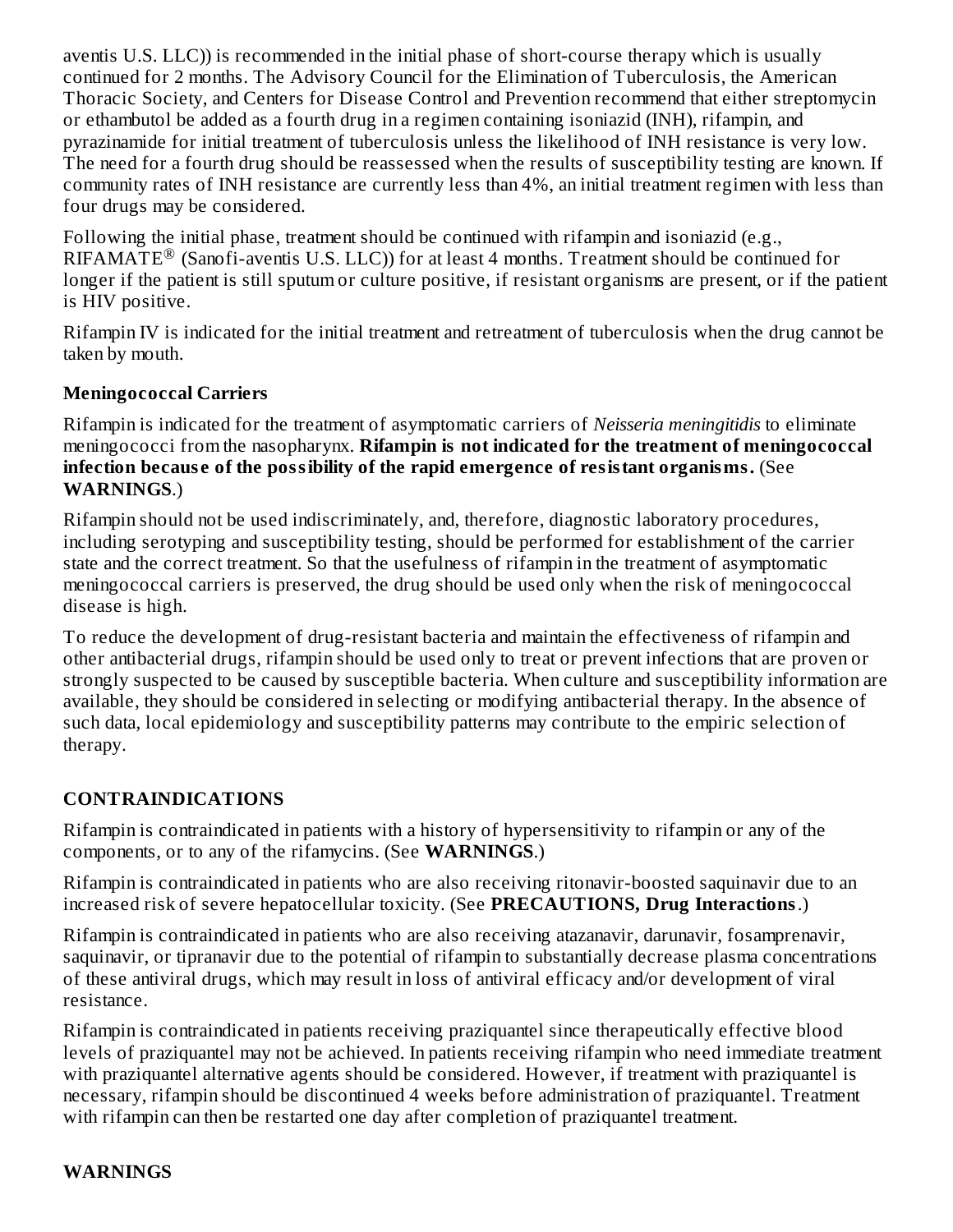Hepatoxicity of hepatocellular, cholestatic, and mixed patterns has been reported in patients treated with rifampin. Severity ranged from asymptomatic elevations in liver enzymes, isolated jaundice/hyperbilirubinemia, symptomatic self-limited hepatitis to fulminant liver failure and death. Severe hepatic dysfunction including fatalities were reported in patients with liver disease and in patients taking rifampin with other hepatotoxic agents.

Monitor for symptoms and clinical/laboratory signs of liver injury, especially if treatment is prolonged or given with other hepatotoxic drugs. Patients with impaired liver function should be given rifampin only in cases of necessity and then under strict medical supervision. In these patients, careful monitoring of liver function should be done prior to therapy and then every 2 to 4 weeks during therapy. If signs of hepatic damage occur or worsen, discontinue rifampin. Rifampin has enzyme-inducing properties, including induction of delta amino levulinic acid synthetase. Isolated reports have associated porphyria exacerbation with rifampin administration.

The possibility of rapid emergence of resistant meningococci restricts the use of rifampin to short-term treatment of the asymptomatic carrier state. **Rifampin is not to be us ed for the treatment of meningococcal dis eas e.**

Systemic hypersensitivity reactions were reported with rifampin administration. Signs and symptoms of hypersensitivity reactions may include fever, rash, urticaria, angioedema, hypotension, acute bronchospasm, conjunctivitis, thrombocytopenia, neutropenia, elevated liver transaminases or flu-like syndrome (weakness, fatigue, muscle pain, nausea, vomiting, headache, chills, aches, itching, sweats, dizziness, shortness of breath, chest pain, cough, syncope, palpitations). Manifestations of hypersensitivity, such as fever, lymphadenopathy or laboratory abnormalities (including eosinophilia, liver abnormalities) may be present even though rash is not evident. Monitor patients receiving rifampin for signs and/or symptoms of hypersensitivity reactions. If these signs or symptoms occur, discontinue rifampin and administer supportive measures.

Cases of severe cutaneous adverse reactions (SCAR) such as Stevens-Johnson syndrome (SJS), toxic epidermal necrolysis (TEN), acute generalized exanthematous pustulosis (AGEP), and drug reaction with eosinophilia and systemic symptoms (DRESS) syndrome have been reported with rifampin. If symptoms or signs of severe cutaneous adverse reactions develop, discontinue rifampin immediately and institute appropriate therapy.

Rifampin may cause vitamin K–dependent coagulation disorders and bleeding (see ADVERSE REACTIONS). Monitor coagulation tests during rifampin treatment (prothrombin time and other coagulation tests) in patients at risk of vitamin K deficiency (such as those with chronic liver disease, poor nutritional status, on prolonged antibacterial drugs or anticoagulants). Consider discontinuation of rifampin if abnormal coagulation tests and/or bleeding occur. Supplemental vitamin K administration should be considered when appropriate.

Postmarketing reports suggest that concomitant administration of high doses of cefazolin and rifampin may prolong the prothrombin time, leading to severe vitamin K–dependent coagulation disorders that may be life-threatening or fatal. Avoid concomitant use of cefazolin and rifampin in patients at increased risk for bleeding. If no alternative treatment options are available, closely monitor prothrombin time and other coagulation tests, and administer vitamin K as indicated.

## **PRECAUTIONS**

## **General**

Rifampin should be used with caution in patients with a history of diabetes mellitus, as diabetes management may be more difficult.

Prescribing rifampin in the absence of a proven or strongly suspected bacterial infection or a prophylactic indication is unlikely to provide benefit to the patient and increases the risk of the development of drug-resistant bacteria.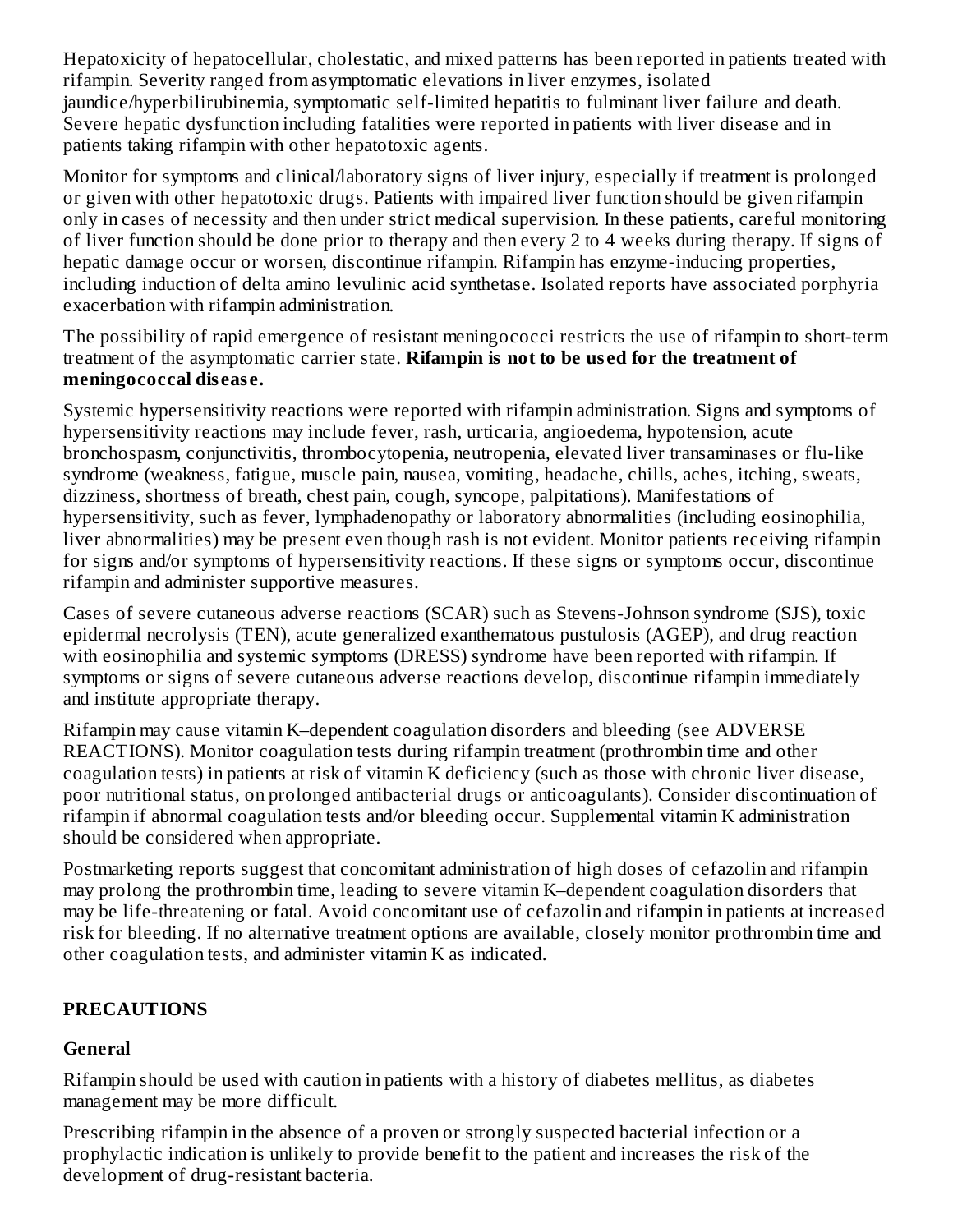For the treatment of tuberculosis, rifampin is usually administered on a daily basis. Doses of rifampin greater than 600 mg given once or twice weekly have resulted in a higher incidence of adverse reactions, including the "flu syndrome" (fever, chills, and malaise), hematopoietic reactions (leukopenia, thrombocytopenia, or acute hemolytic anemia), cutaneous, gastrointestinal, and hepatic reactions, shortness of breath, shock, anaphylaxis, and renal failure. Recent studies indicate that regimens using twice-weekly doses of rifampin 600 mg plus isoniazid 15 mg/kg are much better tolerated.

Rifampin is not recommended for intermittent therapy; the patient should be cautioned against intentional or accidental interruption of the daily dosage regimen since rare renal hypersensitivity reactions have been reported when therapy was resumed in such cases.

Rifampin has enzyme induction properties that can enhance the metabolism of endogenous substrates including adrenal hormones, thyroid hormones, and vitamin D. Rifampin and isoniazid have been reported to alter vitamin D metabolism. In some cases, reduced levels of circulating 25-hydroxy vitamin D and 1,25-dihydroxy vitamin D have been accompanied by reduced serum calcium and phosphate, and elevated parathyroid hormone.

#### **Information for Patients**

Patients should be counseled that antibacterial drugs including rifampin should only be used to treat bacterial infections. They do not treat viral infections (e.g., the common cold). When rifampin is prescribed to treat a bacterial infection, patients should be told that although it is common to feel better early in the course of therapy, the medication should be taken exactly as directed. Skipping doses or not completing the full course of therapy may (1) decrease the effectiveness of the immediate treatment and (2) increase the likelihood that bacteria will develop resistance and will not be treatable by rifampin or other antibacterial drugs in the future.

**The patient should be told that rifampin may produce a dis coloration (yellow, orange, red, brown) of the teeth, urine, sweat, sputum, and tears, and the patient should be forewarned of this.** Soft contact lenses may be permanently stained.

Rifampin is a well characterized and potent inducer of drug metabolizing enzymes and transporters and might therefore decrease concomitant drug exposure and efficacy (see **DRUG INTERACTIONS**). Therefore, patients should be advised not to take any other medication without medical advice.

The patient should be advised that the reliability of oral or other systemic hormonal contraceptives may be affected; consideration should be given to using alternative contraceptive measures.

Patients should be instructed to take rifampin either 1 hour before or 2 hours after a meal with a full glass of water.

Patients should be instructed to notify their physician immediately if they experience any of the following: rash with fever or blisters, with or without peeling skin, itching, or swollen lymph nodes, loss of appetite, malaise, nausea, vomiting, abdominal pain, darkened urine, yellowish discoloration of the skin and eyes, light-colored bowel movements, cough, shortness of breath, wheezing, and pain or swelling of the joints.

Advise patients to abstain from alcohol, hepatotoxic medications or herbal products while taking rifampin.

Compliance with the full course of therapy must be emphasized, and the importance of not missing any doses must be stressed.

#### **Laboratory Tests**

Adults treated for tuberculosis with rifampin should have baseline measurements of hepatic enzymes, bilirubin, serum creatinine, a complete blood count, and a platelet count (or estimate). Baseline tests are unnecessary in pediatric patients unless a complicating condition is known or clinically suspected.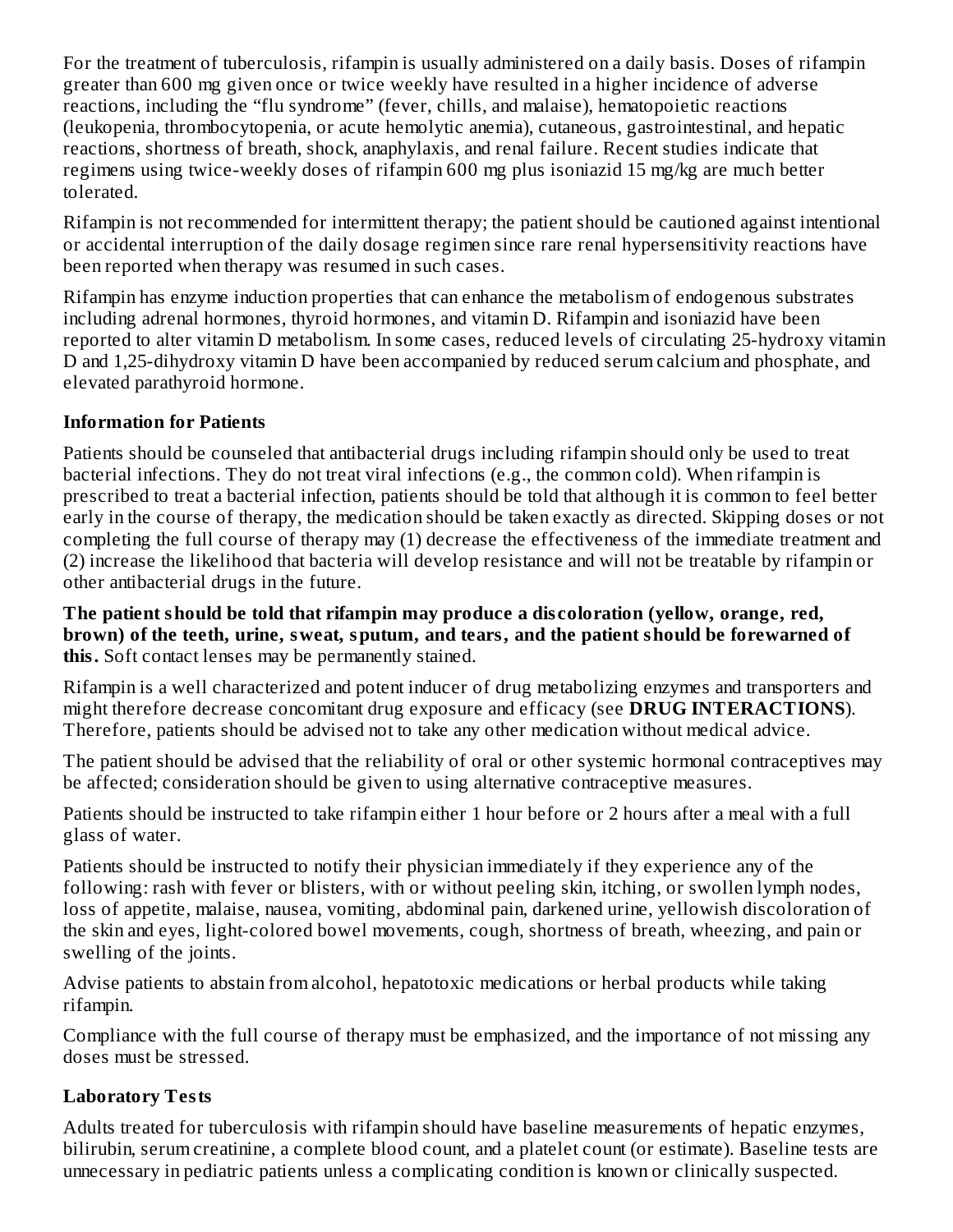Patients should be seen at least monthly during therapy and should be specifically questioned concerning symptoms associated with adverse reactions. All patients with abnormalities should have follow-up, including laboratory testing, if necessary. Routine laboratory monitoring for toxicity in people with normal baseline measurements is generally not necessary.

#### **Drug Interactions**

## *Pharmacodynamic Interactions*

Healthy subjects who received rifampin 600 mg once daily concomitantly with saquinavir 1000 mg/ritonavir 100 mg twice daily (ritonavir-boosted saquinavir) developed severe hepatocellular toxicity. Therefore, concomitant use of these medications is contraindicated. (See **CONTRAINDICATIONS**.)

When rifampin is given concomitantly with other hepatotoxic medications such as halothane or isoniazid, the potential for hepatotoxicity is increased. The concomitant use of rifampin and halothane should be avoided. Patients receiving both rifampin and isoniazid should be monitored closely for hepatotoxicity.

## *Effect of Rifampin on Other Drugs*

## *Induction of Drug Metabolizing Enzymes and Transporters*

Drug metabolizing enzymes and transporters affected by rifampin include cytochromes P450 (CYP) 1A2, 2B6, 2C8, 2C9, 2C19, and 3A4, UDP-glucuronyltransferases (UGT), sulfotransferases, carboxylesterases, and transporters including P-glycoprotein (P-gp) and multidrug resistanceassociated protein 2 (MRP2). Most drugs are substrates for one or more of these enzyme or transporter pathways and these pathways may be induced by rifampin simultaneously. Therefore, rifampin may accelerate the metabolism and reduce the activity of certain coadministered drugs, and has the potential to perpetuate clinically important drug-drug interactions against many drugs and across many drug classes (**Table 1**).

**Table 1** summarizes the effect of rifampin on other drugs or drug classes. Adjust dosages of concomitant drugs based on approved drug labeling and if applicable, therapeutic drug monitoring, unless otherwise specified.

#### **Table . Drug Interactions With Rifampin That Affect Concomitant Drug Concentrations**

| Drug or Drug Class and Prevention or<br>Management         | <b>Clinical Effect</b>                                                               |  |  |  |
|------------------------------------------------------------|--------------------------------------------------------------------------------------|--|--|--|
| <b>Antiretrovirals</b>                                     |                                                                                      |  |  |  |
| <b>Prevention or Management</b>                            |                                                                                      |  |  |  |
| Concomitant use is contraindicated (See CONTRAINDICATIONS) |                                                                                      |  |  |  |
| Atazanavir                                                 | Decrease AUC by 72%                                                                  |  |  |  |
| Darunavir                                                  | Substantial decrease in exposure, which may result in loss                           |  |  |  |
| Tipranavir                                                 | of therapeutic effect and development of resistance.                                 |  |  |  |
| Fosamprenavir                                              | Decrease AUC by 82%                                                                  |  |  |  |
| Saquinavir                                                 | Decrease AUC by 70% Coadministration may result in<br>severe hepatocellular toxicity |  |  |  |
| <b>Antiretrovirals</b>                                     |                                                                                      |  |  |  |
| <b>Prevention or Management</b>                            |                                                                                      |  |  |  |
| Avoid concomitant use                                      |                                                                                      |  |  |  |
| Zidovudine                                                 | Decrease AUC by 47%                                                                  |  |  |  |
| Indinavir                                                  | Decrease AUC by 92%                                                                  |  |  |  |
| Efavirenz                                                  | Decrease AUC by 26 %                                                                 |  |  |  |
| <b>Hepatitis C Antiviral</b>                               |                                                                                      |  |  |  |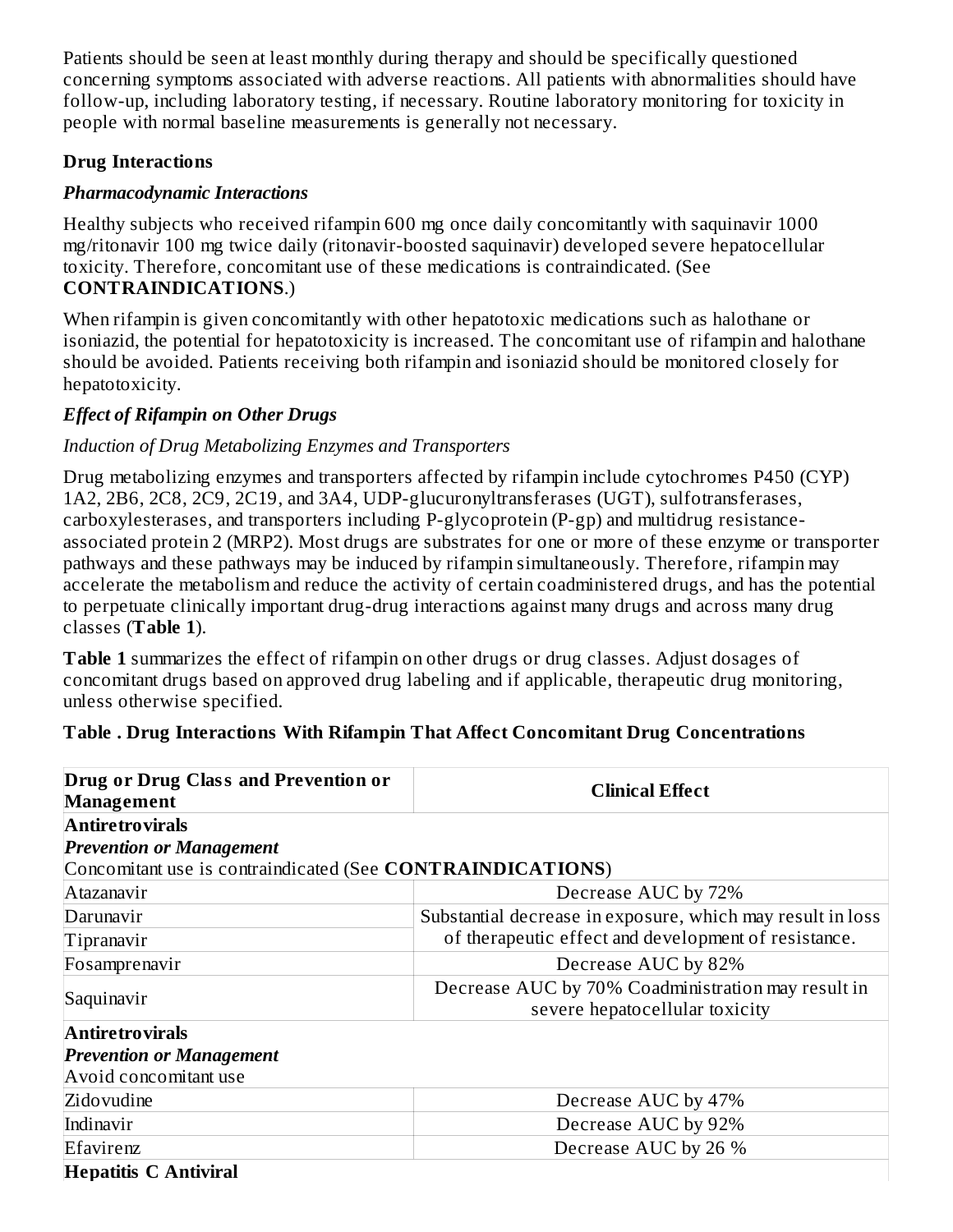#### *Prevention or Management*

Avoid concomitant use

| Avoid concomitant use                                                                                                                                                                         |                                                                                                                                                                                |  |  |  |
|-----------------------------------------------------------------------------------------------------------------------------------------------------------------------------------------------|--------------------------------------------------------------------------------------------------------------------------------------------------------------------------------|--|--|--|
| Daclatasvir                                                                                                                                                                                   | Decrease AUC by 79%                                                                                                                                                            |  |  |  |
| Simeprevir                                                                                                                                                                                    | Decrease AUC by 48%                                                                                                                                                            |  |  |  |
| Sofosbuvir                                                                                                                                                                                    | Decrease AUC by 72% Coadministration of sofosbuvir<br>with rifampin, may decrease sofosbuvir plasma<br>concentrations, leading to reduced therapeutic effect of<br>sofosbuvir. |  |  |  |
| Telaprevir                                                                                                                                                                                    | Decrease AUC by 92%                                                                                                                                                            |  |  |  |
| <b>Systemic Hormonal Contraceptives</b>                                                                                                                                                       |                                                                                                                                                                                |  |  |  |
| <b>Prevention or Management</b>                                                                                                                                                               |                                                                                                                                                                                |  |  |  |
|                                                                                                                                                                                               | Advise patients to change to non-hormonal methods of birth control during rifampin therapy                                                                                     |  |  |  |
| Estrogens                                                                                                                                                                                     |                                                                                                                                                                                |  |  |  |
| Progestins                                                                                                                                                                                    | Decrease exposure                                                                                                                                                              |  |  |  |
| Anticonvuls ants                                                                                                                                                                              |                                                                                                                                                                                |  |  |  |
| Phenytoin                                                                                                                                                                                     | Decrease exposure                                                                                                                                                              |  |  |  |
| <b>Antiarrhythmics</b>                                                                                                                                                                        |                                                                                                                                                                                |  |  |  |
| Disopyramide                                                                                                                                                                                  | Decrease exposure                                                                                                                                                              |  |  |  |
| Mexiletine                                                                                                                                                                                    | Decrease exposure                                                                                                                                                              |  |  |  |
| Quinidine                                                                                                                                                                                     | Decrease exposure                                                                                                                                                              |  |  |  |
| Propafenone                                                                                                                                                                                   | Decrease AUC by 50% to 67%                                                                                                                                                     |  |  |  |
| Tocainide                                                                                                                                                                                     | Decrease exposure                                                                                                                                                              |  |  |  |
| Anties trogens                                                                                                                                                                                |                                                                                                                                                                                |  |  |  |
| Tamoxifen                                                                                                                                                                                     | Decrease AUC by 86%                                                                                                                                                            |  |  |  |
| Toremifene                                                                                                                                                                                    | Decrease steady state concentrations of toremifene in                                                                                                                          |  |  |  |
|                                                                                                                                                                                               | serum                                                                                                                                                                          |  |  |  |
| Antips ychotics                                                                                                                                                                               |                                                                                                                                                                                |  |  |  |
| Haloperidol                                                                                                                                                                                   | Decrease plasma concentrations by 70%                                                                                                                                          |  |  |  |
| <b>Oral Anticoagulants</b><br><b>Prevention or Management</b><br>Perform prothrombin time daily or as frequently as necessary to establish and maintain the required<br>dose of anticoagulant |                                                                                                                                                                                |  |  |  |
| Warfarin                                                                                                                                                                                      | Decrease exposure                                                                                                                                                              |  |  |  |
| <b>Antifungals</b>                                                                                                                                                                            |                                                                                                                                                                                |  |  |  |
| Fluconazole                                                                                                                                                                                   | Decrease AUC by 23%                                                                                                                                                            |  |  |  |
| Itraconazole                                                                                                                                                                                  |                                                                                                                                                                                |  |  |  |
| <b>Prevention or Management</b>                                                                                                                                                               | Decrease exposure                                                                                                                                                              |  |  |  |
| Not recommended 2 weeks before and<br>during itraconazole treatment                                                                                                                           |                                                                                                                                                                                |  |  |  |
| Ketoconazole                                                                                                                                                                                  | Decrease exposure                                                                                                                                                              |  |  |  |
| <b>Beta-blockers</b>                                                                                                                                                                          |                                                                                                                                                                                |  |  |  |
| Metoprolol                                                                                                                                                                                    | Decrease exposure                                                                                                                                                              |  |  |  |
| Propranolol                                                                                                                                                                                   | Decrease exposure                                                                                                                                                              |  |  |  |
| <b>Benzodiazepines</b>                                                                                                                                                                        |                                                                                                                                                                                |  |  |  |
| Diazepam                                                                                                                                                                                      | Decrease exposure                                                                                                                                                              |  |  |  |
| <b>Benzodiazepine-Related Drugs</b>                                                                                                                                                           |                                                                                                                                                                                |  |  |  |
| Zopiclone                                                                                                                                                                                     | Decrease AUC by 82%                                                                                                                                                            |  |  |  |
| Zolpidem                                                                                                                                                                                      | Decrease AUC by 73%                                                                                                                                                            |  |  |  |
| <b>Calcium Channel Blockers</b>                                                                                                                                                               |                                                                                                                                                                                |  |  |  |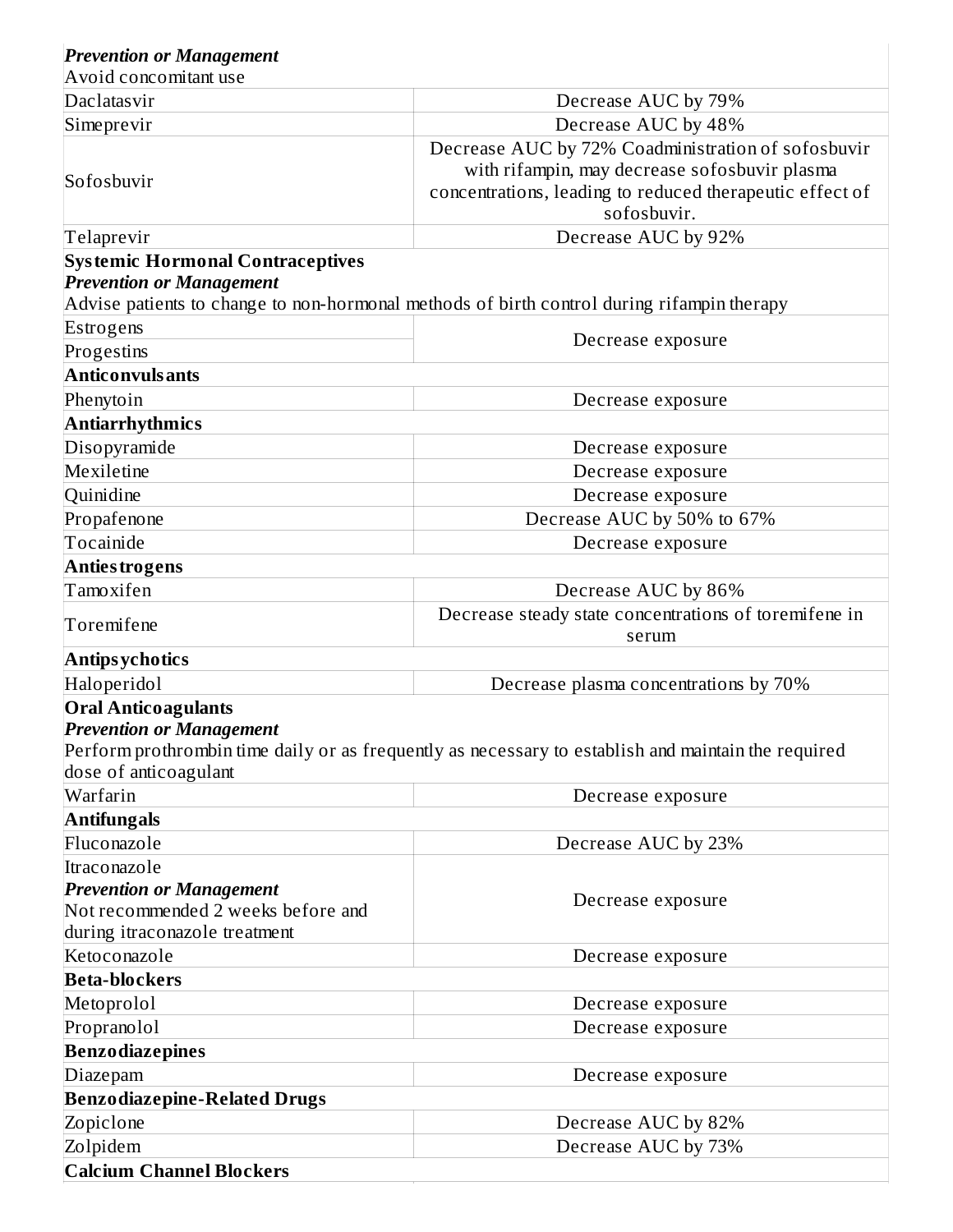| Diltiazem                                     | Decrease exposure                                  |  |  |  |  |
|-----------------------------------------------|----------------------------------------------------|--|--|--|--|
| Nifedipine                                    | Decrease exposure                                  |  |  |  |  |
| Verapamil                                     | Decrease exposure                                  |  |  |  |  |
| <b>Corticosteroids</b>                        |                                                    |  |  |  |  |
| Prednisolone                                  | Decrease exposure                                  |  |  |  |  |
| <b>Cardiac Glycosides</b>                     |                                                    |  |  |  |  |
| Digoxin                                       |                                                    |  |  |  |  |
| <b>Prevention or Management</b>               |                                                    |  |  |  |  |
| Measure serum digoxin concentrations          | Decrease exposure                                  |  |  |  |  |
| before initiating rifampin. Continue          |                                                    |  |  |  |  |
| monitoring and increase digoxin dose by       |                                                    |  |  |  |  |
| approximately 20% to 40% as necessary.        |                                                    |  |  |  |  |
| Digitoxin                                     | Decrease exposure                                  |  |  |  |  |
| Fluoroquinolones                              |                                                    |  |  |  |  |
| Pefloxacin                                    | Decrease exposure                                  |  |  |  |  |
| Moxifloxacin                                  | Decrease exposure                                  |  |  |  |  |
| Oral Hypoglycemic Agents (e.g. sulfonylureas) |                                                    |  |  |  |  |
|                                               | Decrease exposure                                  |  |  |  |  |
| Glyburide                                     | Rifampin may worsen glucose control of glyburide   |  |  |  |  |
| Glipizide                                     | Decrease exposure                                  |  |  |  |  |
| <b>Immunosuppressive Agents</b>               |                                                    |  |  |  |  |
| Cyclosporine                                  | Decrease exposure                                  |  |  |  |  |
| Tacrolimus                                    |                                                    |  |  |  |  |
| <b>Prevention or Management</b>               |                                                    |  |  |  |  |
| Monitoring of whole blood concentrations      | Decrease AUC by 56%                                |  |  |  |  |
| and appropriate dosage adjustments of         |                                                    |  |  |  |  |
| tacrolimus are recommended when rifampin      |                                                    |  |  |  |  |
| and tacrolimus are used concomitantly.        |                                                    |  |  |  |  |
| <b>Narcotic Analgesics</b>                    |                                                    |  |  |  |  |
| Oxycodone                                     | Decrease AUC by 86%                                |  |  |  |  |
| Morphine                                      | Decrease exposure                                  |  |  |  |  |
| <b>Selective 5-HT3 Receptor Antagonists</b>   |                                                    |  |  |  |  |
| Ondansetron                                   | Decrease exposure                                  |  |  |  |  |
| <b>Statins Metabolized by CYP3A4</b>          |                                                    |  |  |  |  |
| Simvastatin                                   | Decrease exposure                                  |  |  |  |  |
| <b>Thiazolidinediones</b>                     |                                                    |  |  |  |  |
| Rosiglitazone                                 | Decrease AUC by 66%                                |  |  |  |  |
| <b>Tricyclic Antidepressants</b>              |                                                    |  |  |  |  |
| Nortriptyline                                 | Decrease exposure                                  |  |  |  |  |
| <b>Other Drugs</b>                            |                                                    |  |  |  |  |
| Enalapril                                     | Decrease active metabolite exposure                |  |  |  |  |
| Chloramphenicol                               | Decrease exposure                                  |  |  |  |  |
| Clarithromycin                                | Decrease exposure                                  |  |  |  |  |
| Dapsone                                       | Decrease exposure                                  |  |  |  |  |
| Doxycycline                                   | Decrease exposure                                  |  |  |  |  |
| Irinotecan                                    |                                                    |  |  |  |  |
| <b>Prevention or Management</b>               |                                                    |  |  |  |  |
| Avoid the use of rifampin, strong CYP3A4      |                                                    |  |  |  |  |
| inducer, if possible. Substitute non-enzyme   | Decrease irinotecan and active metabolite exposure |  |  |  |  |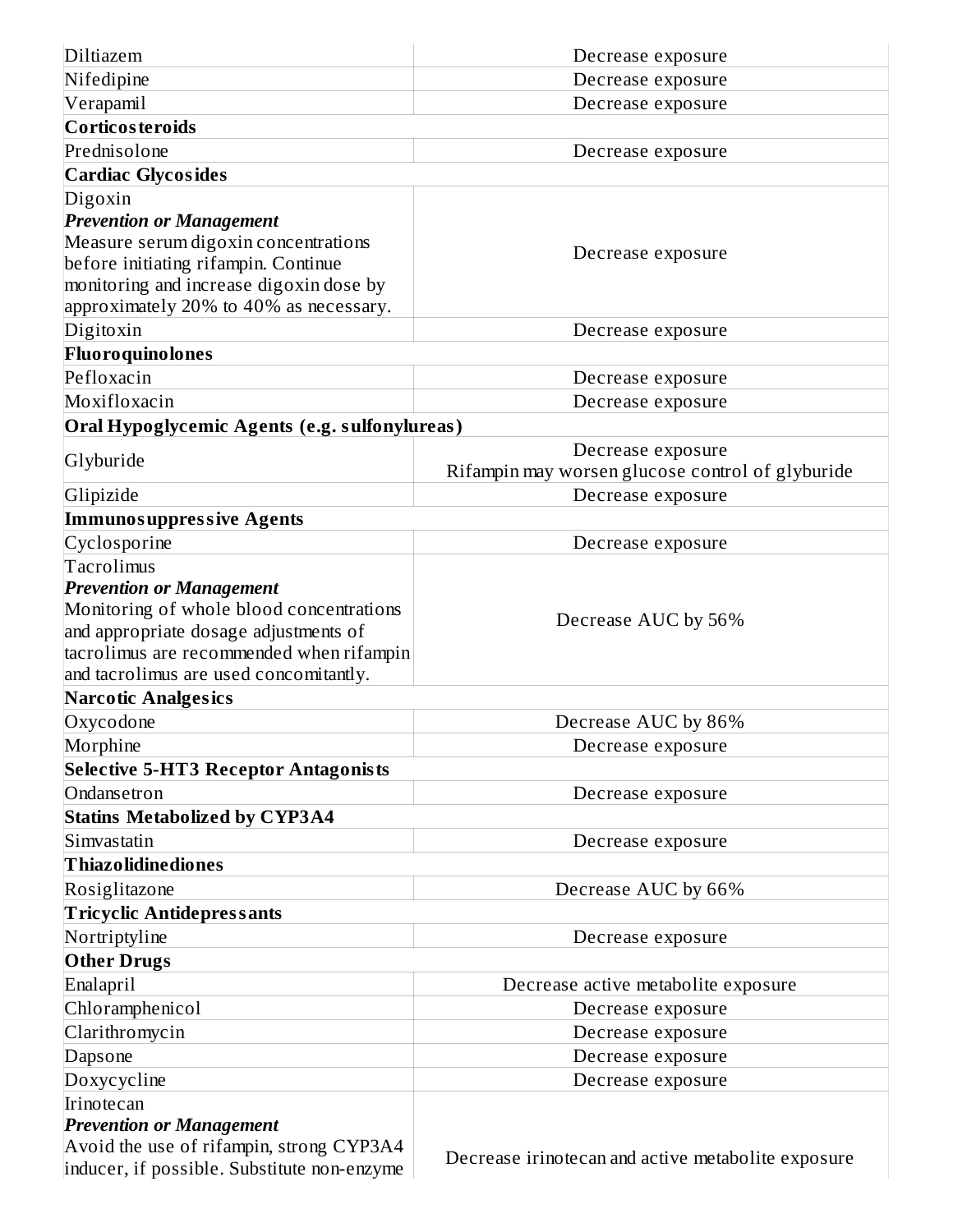| inducing therapies at least 2 weeks prior to                  |                                                                                                                                                                                                        |                         |  |  |
|---------------------------------------------------------------|--------------------------------------------------------------------------------------------------------------------------------------------------------------------------------------------------------|-------------------------|--|--|
| initiation of irinotecan therapy                              |                                                                                                                                                                                                        |                         |  |  |
| Levothyroxine                                                 | Decrease exposure                                                                                                                                                                                      |                         |  |  |
| Losartan                                                      | Parent                                                                                                                                                                                                 | Decrease AUC by<br>30%  |  |  |
|                                                               | Active metabolite (E3174)                                                                                                                                                                              | Decrease AUC by<br>40%. |  |  |
| Methadone                                                     | In patients well-stabilized on methadone, concomitant<br>administration of rifampin resulted in a marked reduction in<br>serum methadone levels and a concurrent appearance of<br>withdrawal symptoms. |                         |  |  |
| Praziquantel                                                  |                                                                                                                                                                                                        |                         |  |  |
| <b>Prevention or Management</b>                               | Decrease plasma praziquantel concentrations to                                                                                                                                                         |                         |  |  |
| Concomitant use is contraindicated (See<br>CONTRAINDICATIONS) | undetectable levels.                                                                                                                                                                                   |                         |  |  |
| Quinine                                                       |                                                                                                                                                                                                        |                         |  |  |
| <b>Prevention or Management</b>                               | Decrease AUC by 75% to 85%                                                                                                                                                                             |                         |  |  |
| Avoid concomitant use                                         |                                                                                                                                                                                                        |                         |  |  |
| Telithromycin                                                 | Decrease AUC by 86%                                                                                                                                                                                    |                         |  |  |
| Theophylline                                                  | Decrease exposure by 20% to 40%                                                                                                                                                                        |                         |  |  |

 $AUC = area$  under the time-concentration curve

## *Effect of Other Drugs on Rifampin*

Concomitant antacid administration may reduce the absorption of rifampin. Daily doses of rifampin should be given at least 1 hour before the ingestion of antacids.

Concomitant use with probenecid and cotrimoxazole increase the concentration of rifampin which may increase the risk of rifampin toxicities. Monitor for adverse reactions associated with rifampin during coadministration.

#### *Other Interactions*

#### *Atovaquone*

Concomitant use of rifampin with atovaquone decrease concentrations of atovaquone and increase concentrations of rifampin which may increase the risk of rifampin toxicities. Coadministration of rifampin with atovaquone is not recommended.

#### **Drug/Laboratory Interactions**

Cross-reactivity and false-positive urine screening tests for opiates have been reported in patients receiving rifampin when using the KIMS (Kinetic Interaction of Microparticles in Solution) method (e.g., Abuscreen OnLine opiates assay; Roche Diagnostic Systems). Confirmatory tests, such as gas chromatography/mass spectrometry, will distinguish rifampin from opiates.

Therapeutic levels of rifampin have been shown to inhibit standard microbiological assays for serum folate and vitamin  $B_{12}$ . Thus, alternate assay methods should be considered. Transient abnormalities in liver function tests (e.g., elevation in serum bilirubin, alkaline phosphatase, and serum transaminases) and reduced biliary excretion of contrast media used for visualization of the gallbladder have also been observed. Therefore, these tests should be performed before the morning dose of rifampin.

#### **Carcinogenesis, Mutagenesis, Impairment of Fertility**

A few cases of accelerated growth of lung carcinoma have been reported in man, but a causal relationship with the drug has not been established. Hepatomas were increased in female (C3Hf/DP)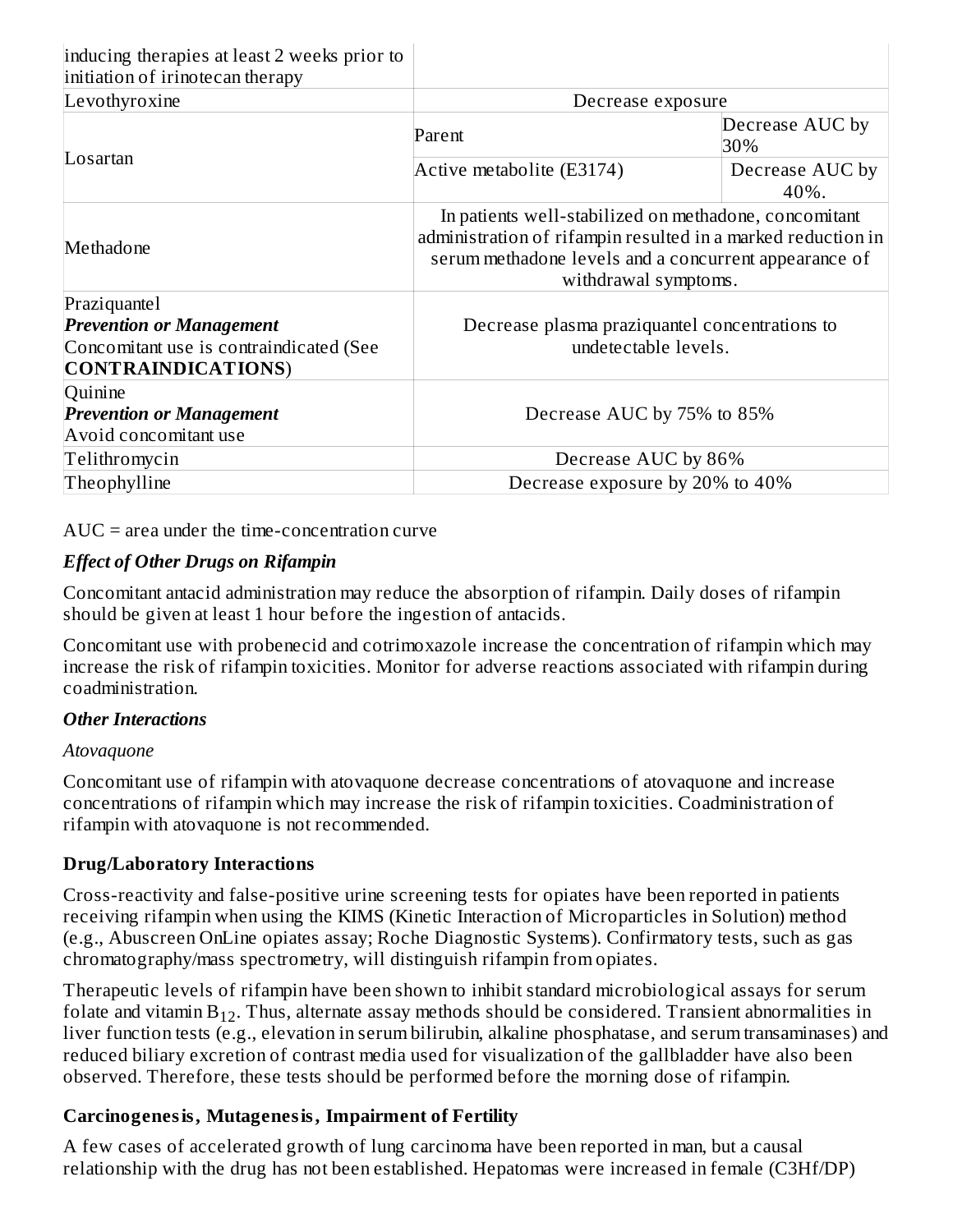mice dosed for 60 weeks with rifampin followed by an observation period of 46 weeks, at 20 to 120 mg/kg (equivalent to 0.1 to 0.5 times the maximum dosage used clinically, based on body surface area comparisons). There was no evidence of tumorigenicity in male C3Hf/DP mice or in similar studies in BALB/c mice, or in two year studies in Wistar rats.

There was no evidence of mutagenicity in both prokaryotic (*Salmonella typhi, Escherichia coli*) and eukaryotic (*Saccharomyces cerevisiae*) bacteria, *Drosophila melanogaster,* or ICR/Ha Swiss mice. An increase in chromatid breaks was noted when whole blood cell cultures were treated with rifampin. Increased frequency of chromosomal aberrations was observed *in vitro* in lymphocytes obtained from patients treated with combinations of rifampin, isoniazid, and pyrazinamide and combinations of streptomycin, rifampin, isoniazid, and pyrazinamide.

## **Pregnancy-Teratogenic Effects**

Rifampin has been shown to be teratogenic in rodents. Congenital malformations, primarily spina bifida, were increased in the offspring of pregnant rats given rifampin during organogenesis at oral doses of 150 to 250 mg/kg/day (about 1 to 2 times the maximum recommended human dose based on body surface area comparisons). Cleft palate was increased in a dose-dependent fashion in fetuses of pregnant mice treated at oral doses of 50 to 200 mg/kg (about 0.2 to 0.8 times the maximum recommended human dose based on body surface area comparisons). Imperfect osteogenesis and embryotoxicity were also reported in pregnant rabbits given rifampin at oral doses up to 200 mg/kg/day (about 3 times the maximum recommended human dose based on body surface area comparisons). There are no adequate and well-controlled studies of rifampin in pregnant women. Rifampin has been reported to cross the placental barrier and appear in cord blood. Rifampin should be used during pregnancy only if the potential benefit justifies the potential risk to the fetus.

## **Pregnancy-Non-Teratogenic Effects**

When administered during the last few weeks of pregnancy, rifampin can cause postnatal hemorrhages in the mother and infant for which treatment with vitamin K may be indicated.

## **Nursing Mothers**

Because of the potential for tumorigenicity shown for rifampin in animal studies, a decision should be made whether to discontinue nursing or discontinue the drug, taking into account the importance of the drug to the mother.

## **Pediatric Us e**

## See **CLINICAL PHARMACOLOGY - Pediatrics;**see also **DOSAGE AND ADMINISTRATION**.

## **Geriatric Us e**

Clinical studies of rifampin did not include sufficient numbers of subjects aged 65 and over to determine whether they respond differently from younger subjects. Other reported clinical experience has not identified differences in responses between the elderly and younger patients. Caution should therefore be observed in using rifampin in elderly patients. (See **WARNINGS**)

## **ADVERSE REACTIONS**

## **Gastrointestinal**

Heartburn, epigastric distress, anorexia, nausea, vomiting, jaundice, flatulence, cramps, and diarrhea have been noted in some patients. Although *Clostridium difficile* has been shown *in vitro* to be sensitive to rifampin, pseudomembranous colitis has been reported with the use of rifampin (and other broad spectrum antibiotics). Therefore, it is important to consider this diagnosis in patients who develop diarrhea in association with antibiotic use. Tooth discoloration (which may be permanent) may occur.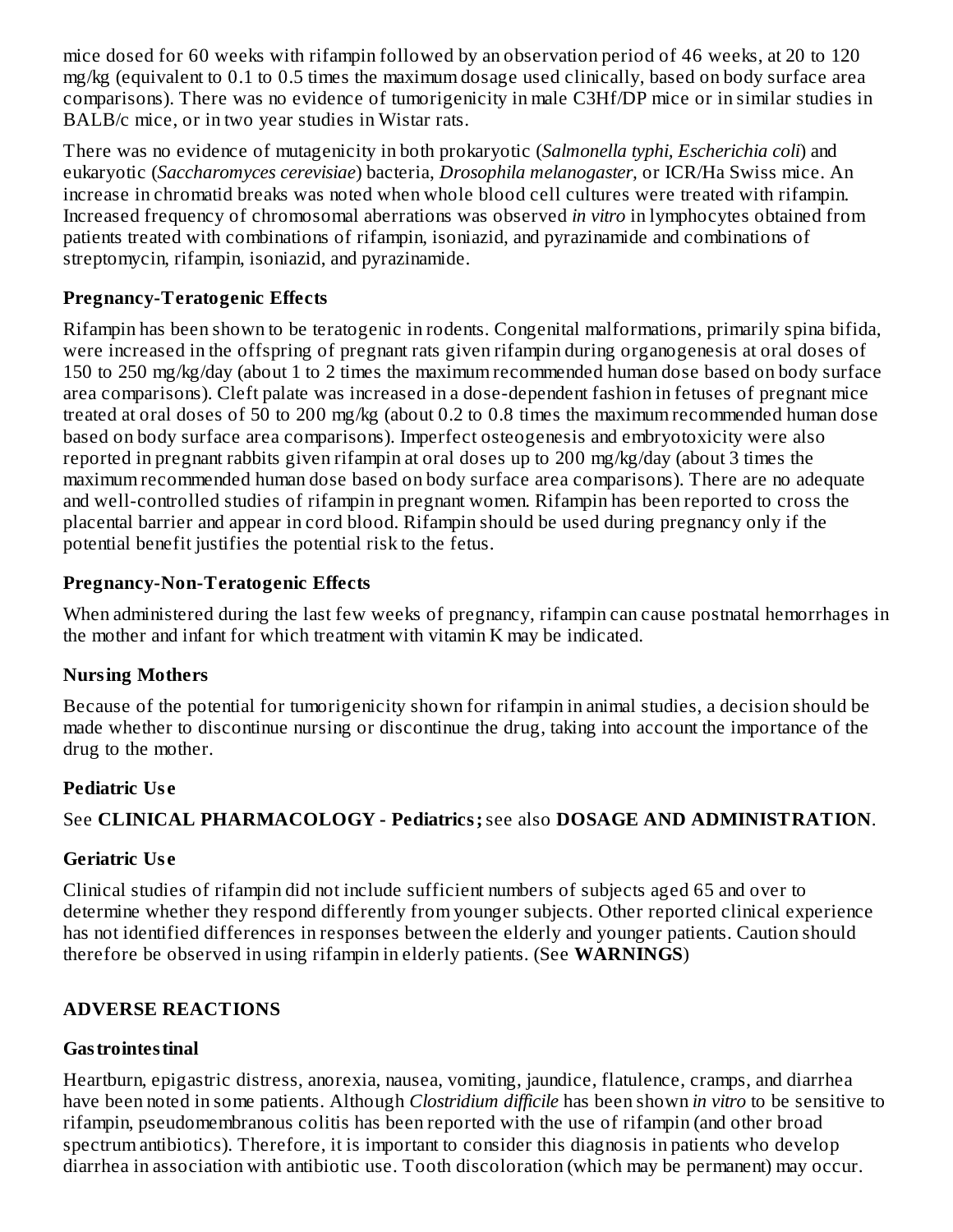## **Hepatic**

Hepatotoxicity including transient abnormalities in liver function tests (e.g., elevations in serum bilirubin, alkaline phosphatase, serum transaminases, gamma-glutamyl transferase), hepatitis, a shocklike syndrome with hepatic involvement and abnormal liver function tests, and cholestasis have been reported. (See **WARNINGS**)

## **Hematologic**

Thrombocytopenia has occurred primarily with high dose intermittent therapy, but has also been noted after resumption of interrupted treatment. It rarely occurs during well-supervised daily therapy. This effect is reversible if the drug is discontinued as soon as purpura occurs. Cerebral hemorrhage and fatalities have been reported when rifampin administration has been continued or resumed after the appearance of purpura.

Rare reports of disseminated intravascular coagulation have been observed.

Leukopenia, hemolytic anemia, decreased hemoglobin, bleeding, and vitamin K–dependent coagulation disorders (abnormal prolongation of prothrombin time or low vitamin K–dependent coagulation factors) have been observed.

Agranulocytosis has been reported very rarely.

## **Central Nervous System**

Headache, fever, drowsiness, fatigue, ataxia, dizziness, inability to concentrate, mental confusion, behavioral changes, muscular weakness, pains in extremities, and generalized numbness have been observed.

Psychoses have been rarely reported.

Rare reports of myopathy have also been observed.

## **Ocular**

Visual disturbances have been observed.

## **Endocrine**

Menstrual disturbances have been observed.

Rare reports of adrenal insufficiency in patients with compromised adrenal function have been observed.

## **Renal**

Elevations in BUN and serum uric acid have been reported. Rarely, hemolysis, hemoglobinuria, hematuria, interstitial nephritis, acute tubular necrosis, renal insufficiency, and acute renal failure have been noted. These are generally considered to be hypersensitivity reactions. They usually occur during intermittent therapy or when treatment is resumed following intentional or accidental interruption of a daily dosage regimen, and are reversible when rifampin is discontinued and appropriate therapy instituted.

## **Dermatologic**

Cutaneous reactions are mild and self-limiting and do not appear to be hypersensitivity reactions.

Typically, they consist of flushing and itching with or without a rash. More serious cutaneous reactions which may be due to hypersensitivity occur but are uncommon.

## **Hypers ensitivity Reactions**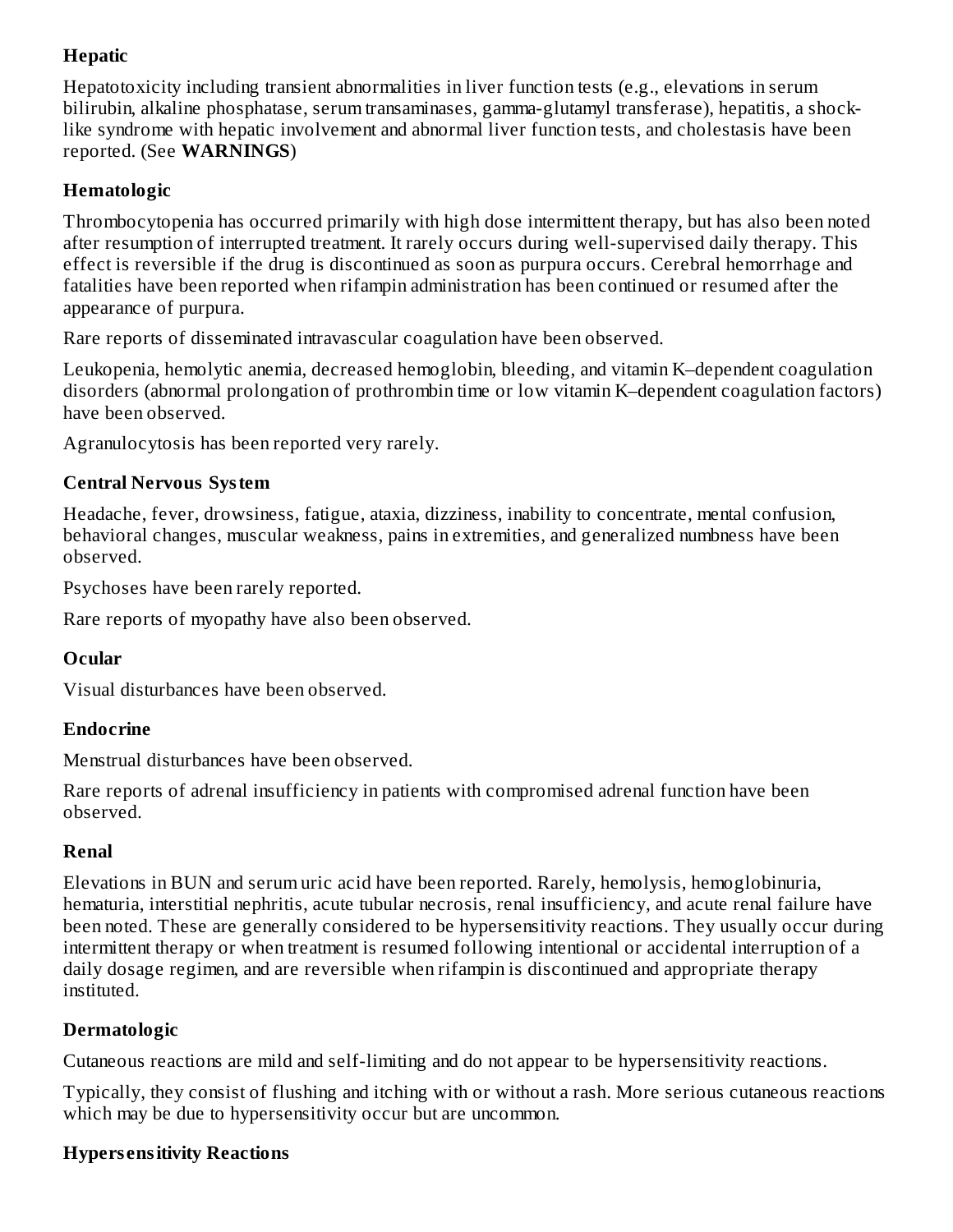Occasionally, pruritus, urticaria, rash, pemphigoid reaction, erythema multiforme, acute generalized exanthematous pustulosis, Stevens-Johnson syndrome, toxic epidermal necrolysis, Drug Reaction with Eosinophilia and Systemic Symptoms syndrome (see **WARNINGS**), vasculitis, eosinophilia, sore mouth, sore tongue, and conjunctivitis have been observed.

Anaphylaxis has been reported rarely.

## **Mis cellaneous**

Edema of the face and extremities has been reported. Other reactions which have occurred with intermittent dosage regimens include "flu syndrome" (such as episodes of fever, chills, headache, dizziness, and bone pain), shortness of breath, wheezing, decrease in blood pressure and shock. The "flu syndrome" may also appear if rifampin is taken irregularly by the patient or if daily administration is resumed after a drug-free interval.

# **To report SUSPECTED ADVERSE REACTIONS, contact Sandoz Inc. at 1-800-525-8747**

## **or FDA at 1-800-FDA-1088 or www.fda.gov/medwatch.**

# **OVERDOSAGE**

## **Signs and Symptoms**

Nausea, vomiting, abdominal pain, pruritus, headache, and increasing lethargy will probably occur within a short time after ingestion; unconsciousness may occur when there is severe hepatic disease. Transient increases in liver enzymes and/or bilirubin may occur. Brownish-red or orange discoloration of the skin, urine, sweat, saliva, tears, and feces will occur, and its intensity is proportional to the amount ingested.

Liver enlargement, possibly with tenderness, can develop within a few hours after severe overdosage; bilirubin levels may increase and jaundice may develop rapidly. Hepatic involvement may be more marked in patients with prior impairment of hepatic function. Other physical findings remain essentially normal. A direct effect upon the hematopoietic system, electrolyte levels, or acid-base balance is unlikely.

Facial or periorbital edema has also been reported in pediatric patients. Hypotension, sinus tachycardia, ventricular arrhythmias, seizures, and cardiac arrest were reported in some fatal cases.

# **Acute Toxicity**

The minimum acute lethal or toxic dose is not well established. However, nonfatal acute overdoses in adults have been reported with doses ranging from 9 to 12 gm rifampin. Fatal acute overdoses in adults have been reported with doses ranging from 14 to 60 gm. Alcohol or a history of alcohol abuse was involved in some of the fatal and nonfatal reports. Nonfatal overdoses in pediatric patients ages 1 to 4 years old of 100 mg/kg for one to two doses has been reported.

# **Treatment**

Intensive support measures should be instituted and individual symptoms treated as they arise. The airway should be secured and adequate respiratory exchange established. Since nausea and vomiting are likely to be present, gastric lavage within the first 2 to 3 hours after ingestion is probably preferable to induction of emesis. Following evacuation of the gastric contents, the instillation of activated charcoal slurry into the stomach may help absorb any remaining drug from the gastrointestinal tract. Antiemetic medication may be required to control severe nausea and vomiting.

Active diuresis (with measured intake and output) will help promote excretion of the drug.

For severe cases, extracorporeal hemodialysis may be required. If this is not available, peritoneal dialysis can be used along with forced diuresis.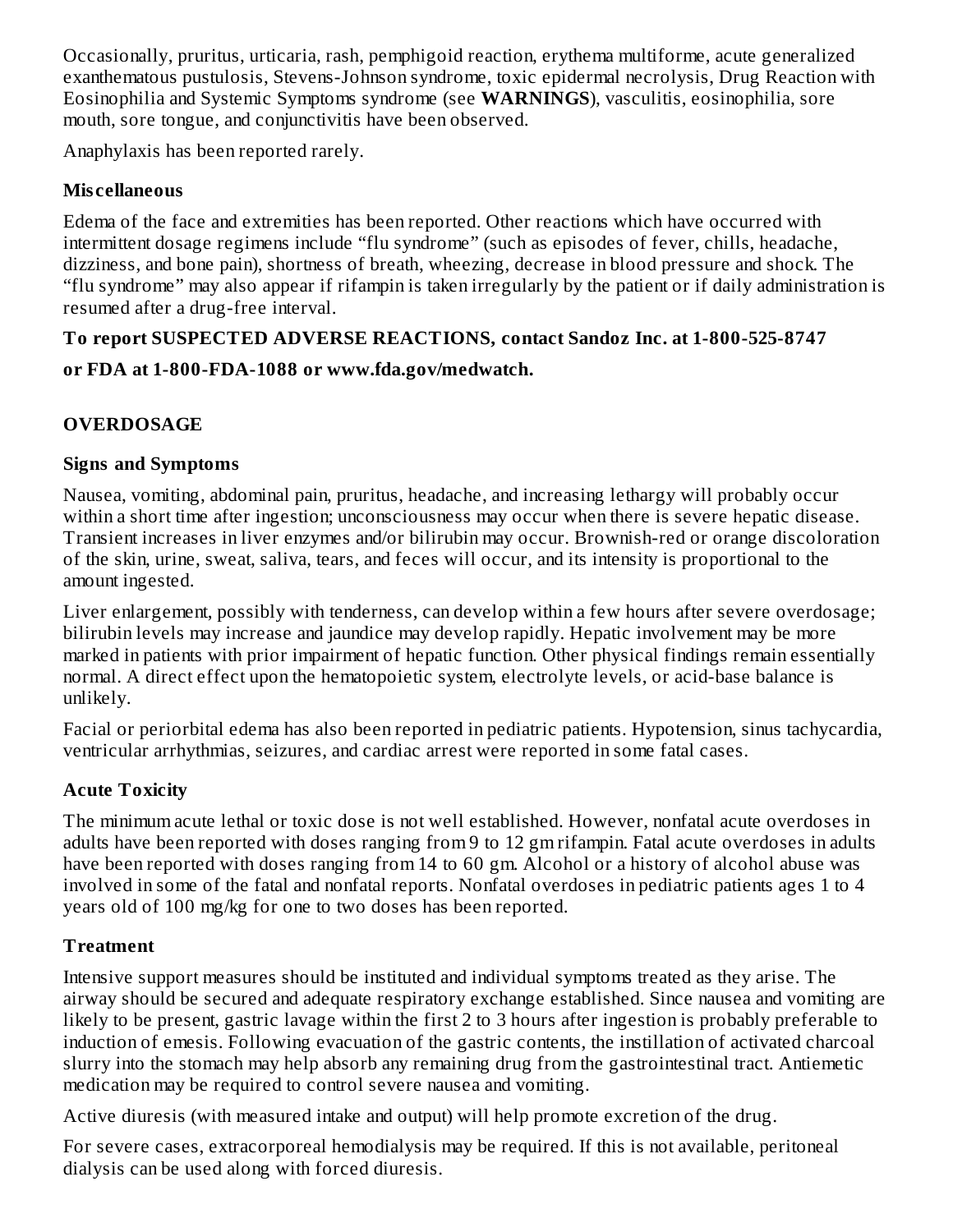## **DOSAGE AND ADMINISTRATION**

Rifampin can be administered by the oral route (see **INDICATIONS AND USAGE**).

See **CLINICAL PHARMACOLOGY** for dosing information in patients with renal failure.

#### **Tuberculosis**

## *Adults*

10 mg/kg, in a single daily administration, not to exceed 600 mg/day, orally.

## *Pediatric Patients*

10 to 20 mg/kg, not to exceed 600 mg/day, orally.

It is recommended that oral rifampin be administered once daily, either 1 hour before or 2 hours after a meal with a full glass of water.

Rifampin is indicated in the treatment of all forms of tuberculosis. A three-drug regimen consisting of rifampin, isoniazid, and pyrazinamide (e.g., RIFATER® (Sanofi-aventis U.S. LLC)) is recommended in the initial phase of short-course therapy which is usually continued for 2 months. The Advisory Council for the Elimination of Tuberculosis, the American Thoracic Society, and the Centers for Disease Control and Prevention recommend that either streptomycin or ethambutol be added as a fourth drug in a regimen containing isoniazid (INH), rifampin, and pyrazinamide for initial treatment of tuberculosis unless the likelihood of INH resistance is very low. The need for a fourth drug should be reassessed when the results of susceptibility testing are known. If community rates of INH resistance are currently less than 4%, an initial treatment regimen with less than four drugs may be considered.

Following the initial phase, treatment should be continued with rifampin and isoniazid (e.g., RIFAMATE<sup>®</sup> (Sanofi-aventis U.S. LLC)) for at least 4 months. Treatment should be continued for longer if the patient is still sputum or culture positive, if resistant organisms are present, or if the patient is HIV positive.

## **Meningococcal Carriers**

## *Adults*

For adults, it is recommended that 600 mg rifampin be administered twice daily for two days.

## *Pediatric Patients*

Pediatric patients 1 month of age or older: 10 mg/kg (not to exceed 600 mg per dose) every 12 hours for two days.

## *Pediatric Patients Under 1 Month of age*

5 mg/kg every 12 hours for two days.

## **Preparation of Extemporaneous Oral Suspension**

For pediatric and adult patients in whom capsule swallowing is difficult or where lower doses are needed, a liquid suspension may be prepared as follows:

Rifampin 1% w/v suspension (10 mg/mL) can be compounded using one of four syrups-Simple Syrup (Syrup NF), Simple Syrup (Humco Laboratories), SyrPalta® Syrup (Emerson Laboratories) or Raspberry Syrup (Humco Laboratories).

- 1. Empty the contents of four Rifampin 300 mg capsules or eight Rifampin 150 mg capsules onto a piece of weighing paper.
- 2. If necessary, gently crush the capsule contents with a spatula to produce a fine powder.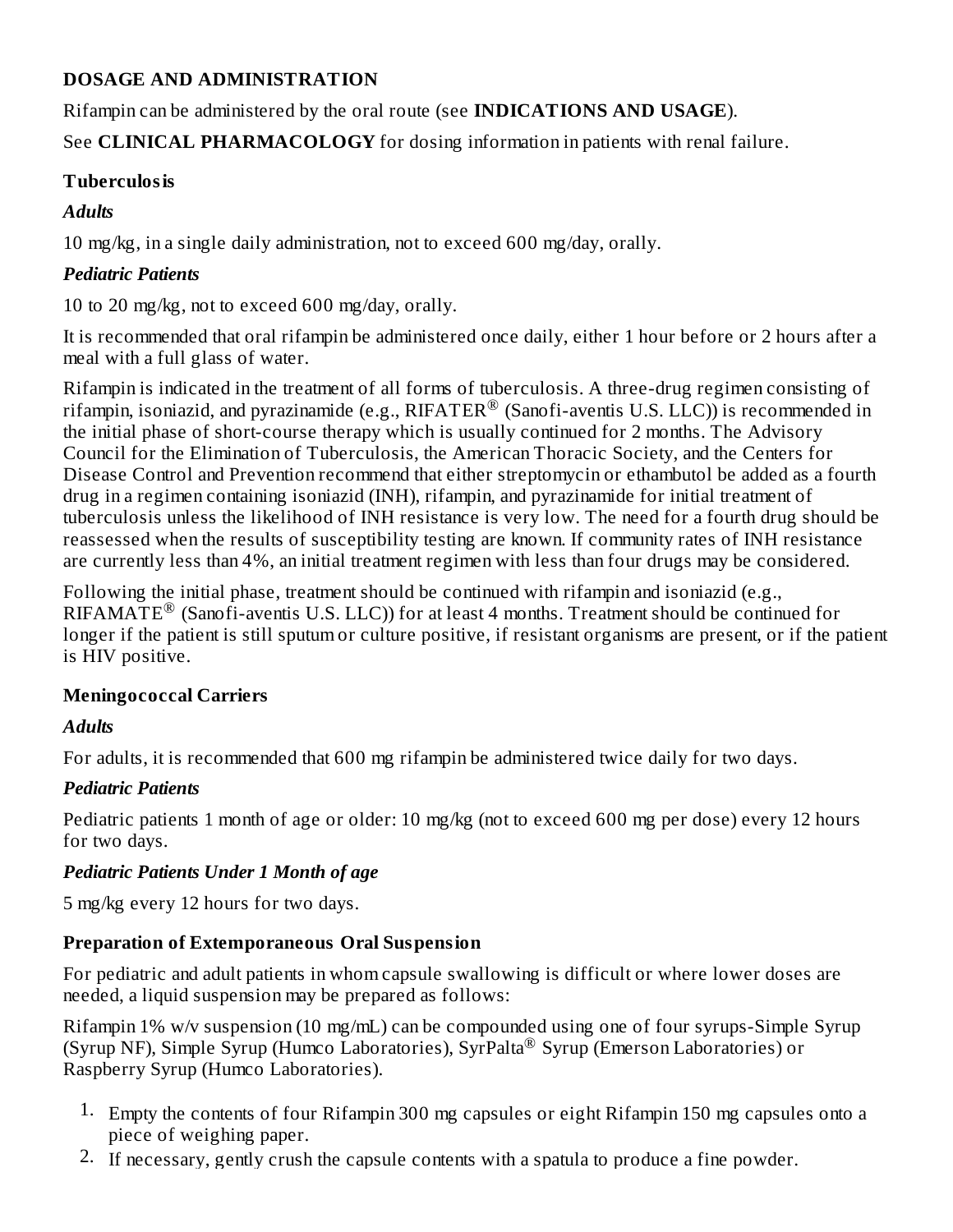- 3. Transfer the rifampin powder blend to a 4-ounce amber glass or plastic (high density polyethylene [HDPE], polypropylene, or polycarbonate) prescription bottle.
- 4. Rinse the paper and spatula with 20 mL of one of the above mentioned syrups, and add the rinse to the bottle. Shake vigorously.
- 5. Add 100 mL of syrup to the bottle and shake vigorously.

This compounding procedure results in a 1% w/v suspension containing 10 mg rifampin/mL. Stability studies indicate that the suspension is stable when stored at room temperature (25  $\pm$  3° C) or in a refrigerator (2 to 8° C) for four weeks. This extemporaneously prepared suspension must be shaken well prior to administration.

#### **HOW SUPPLIED**

Rifampin capsules USP, 300 mg are red capsules, imprinted *E* 799 in black ink on both cap and body. They are available as follows:

Carton of 100 capsules (10 capsules each blister pack x 10) NDC 0904-5282-61

#### **Storage:**

Store at 20<sup>°</sup> to 25<sup>°</sup> C (68<sup>°</sup> to 77<sup>°</sup> F) [See USP Controlled Room Temperature]

Dispense contents in a tight light-resistant container as defined in the USP with a child resistant closure, as required.

#### **Store in a dry place. KEEP TIGHTLY CLOSED.Avoid excessive heat.**

## **KEEP OUT OF THE REACH OF CHILDREN.**

#### **Rx only**

The brands listed are the registered trademarks of their respective owners and are not trademarks of Sandoz Inc.

Manufactured for Sandoz Inc.

Princeton, NJ 08540

Manufactured by Epic Pharma, LLC

Laurelton, NY 11413

## **Distributed By:**

## **MAJOR® PHARMACEUTICALS**

17177 N Laurel Park Dr., Suite 233

Livonia, MI 48152

Rev.09/2019

## **Package/Label Display Panel**

Rifampin Capsules, USP 300 mg 100 Capsules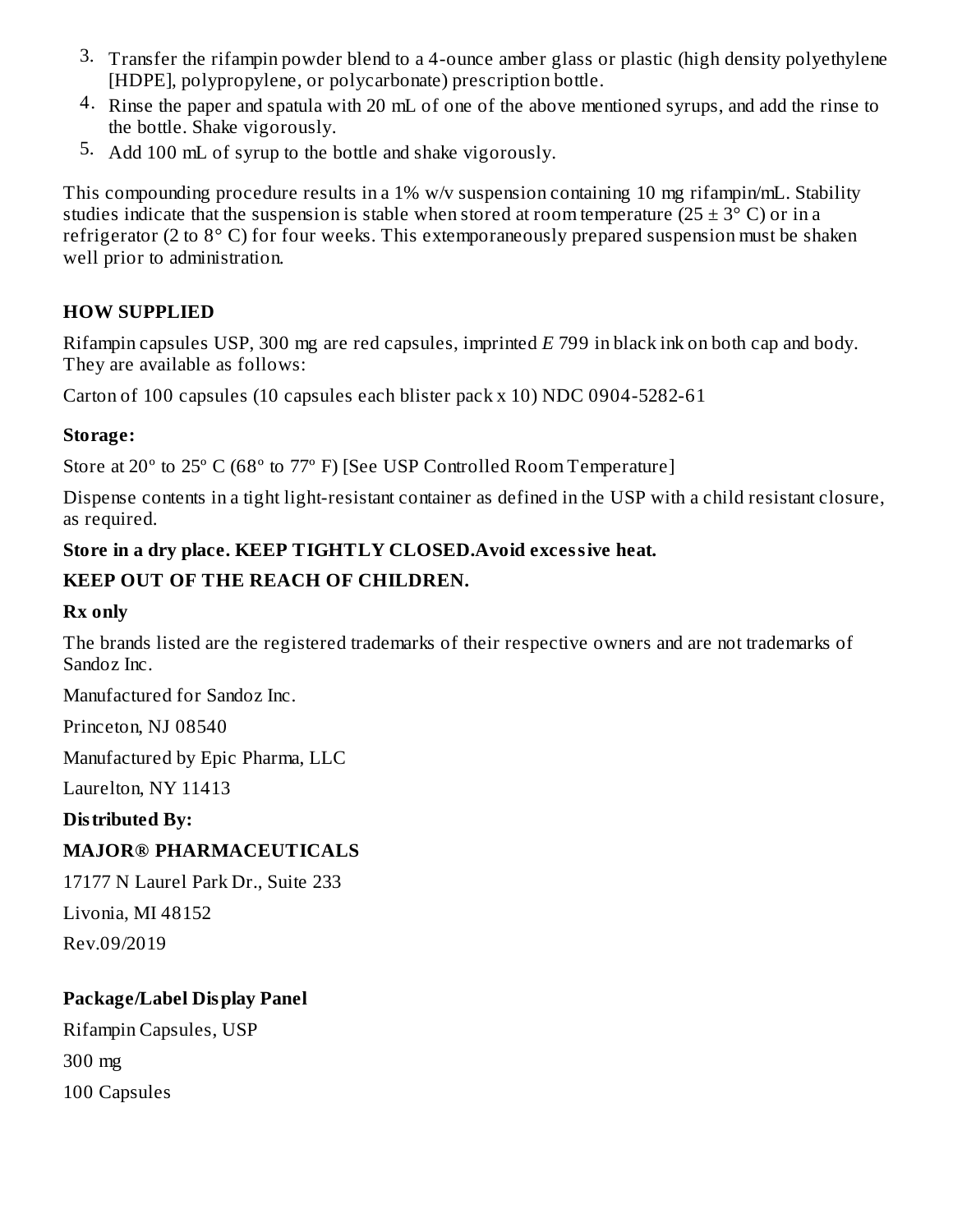

| <b>RIFAMPIN</b>                                           |                         |                           |                          |                              |          |
|-----------------------------------------------------------|-------------------------|---------------------------|--------------------------|------------------------------|----------|
| rifampin capsule                                          |                         |                           |                          |                              |          |
|                                                           |                         |                           |                          |                              |          |
| <b>Product Information</b>                                |                         |                           |                          |                              |          |
| Product Type                                              | HUMAN PRESCRIPTION DRUG | <b>Item Code (Source)</b> |                          | NDC:0904-5282(NDC:0185-0799) |          |
| <b>Route of Administration</b>                            | ORAL                    |                           |                          |                              |          |
|                                                           |                         |                           |                          |                              |          |
|                                                           |                         |                           |                          |                              |          |
| <b>Active Ingredient/Active Moiety</b>                    |                         |                           |                          |                              |          |
| <b>Ingredient Name</b>                                    |                         |                           | <b>Basis of Strength</b> |                              | Strength |
| RIFAMPIN (UNII: VJT6J7R4TR) (RIFAMPIN - UNII: VJT6J7R4TR) |                         |                           | <b>RIFAMPIN</b>          |                              | $300$ mg |
|                                                           |                         |                           |                          |                              |          |
|                                                           |                         |                           |                          |                              |          |
| <b>Inactive Ingredients</b>                               |                         |                           |                          |                              |          |